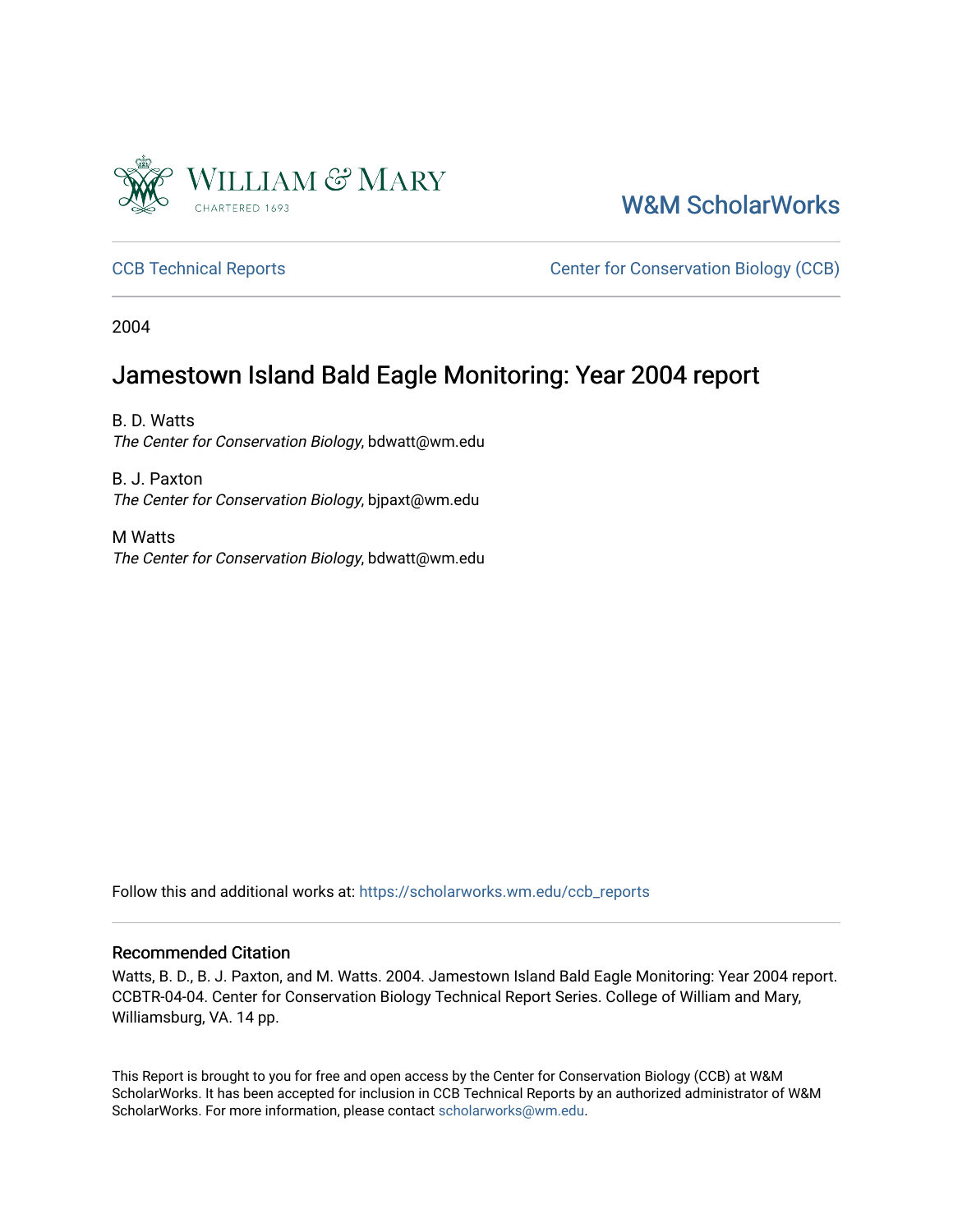# **JAMESTOWN ISLAND BALD EAGLE MONITORING: YEAR 2004 REPORT**



**CENTER FOR CONSERVATION BIOLOGY COLLEGE OF WILLIAM AND MARY**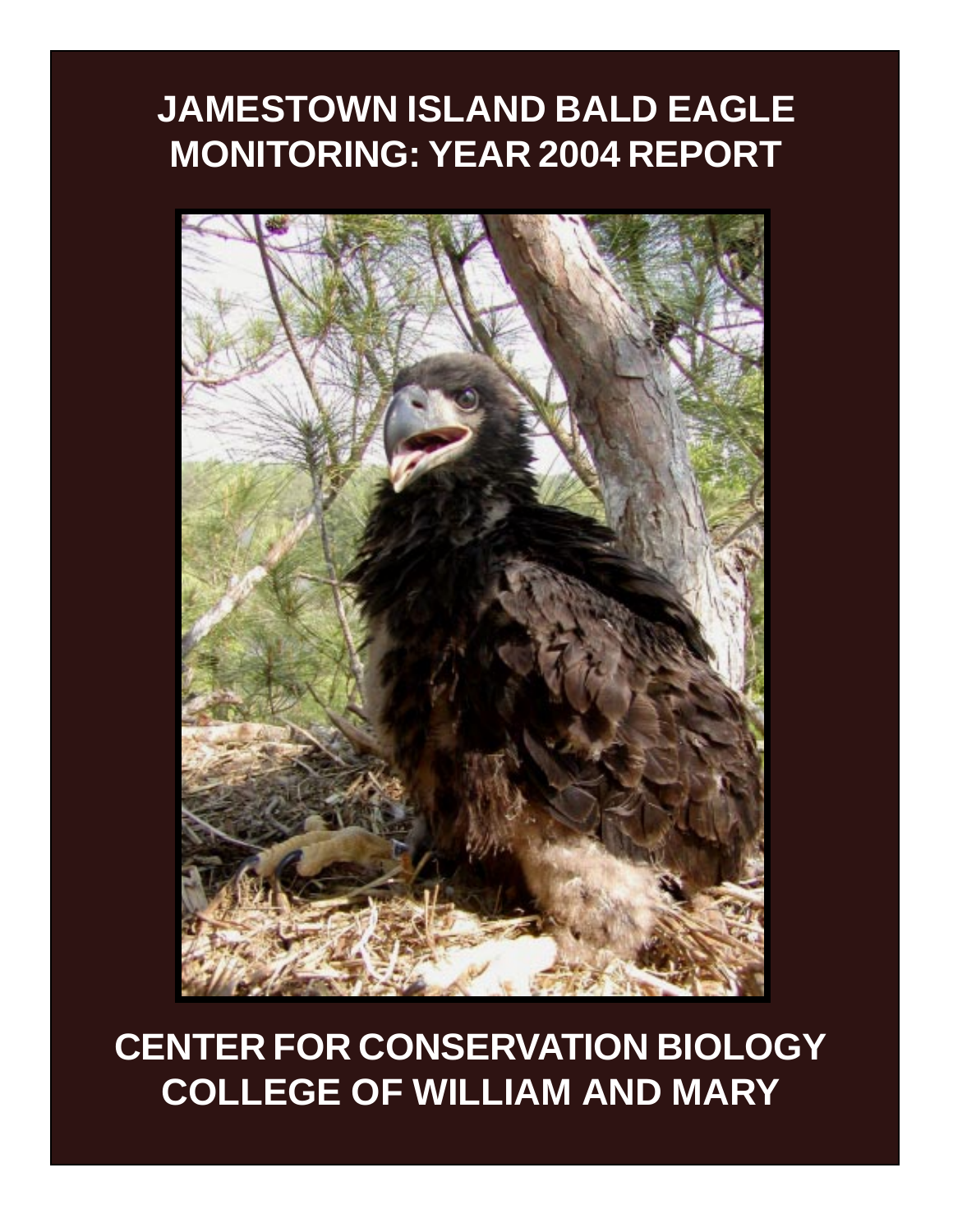# **JAMESTOWN ISLAND BALD EAGLE MONITORING: YEAR 2004 REPORT**

**Bryan D. Watts Barton J. Paxton Marian U. Watts Center for Conservation Biology College of William and Mary Williamsburg, VA 23187-8795**

#### **Recommended Citation:**

Watts, B. D., B. J. Paxton, and M. Watts. 2004. Jamestown Island Bald Eagle Monitoring: Year 2004 report. Center for Conservation Biology Technical Report Series, CCBTR-04-04. College of William and Mary, Williamsburg, VA. 14 pp.

> **Project Partners: National Park Service United States Fish and Wildlife Service Center for Conservation Biology**

**Front Cover:** Six-week old Bald Eagle chick in nest. Photo by Catherine Markham.



**The Center for Conservation Biology is an organization dedicated to discovering innovative solutions to environmental problems that are both scientifically sound and practical within today's social context. Our philosophy has been to use a general systems approach to locate critical information needs and to plot a deliberate course of action to reach what we believe are essential information endpoints.**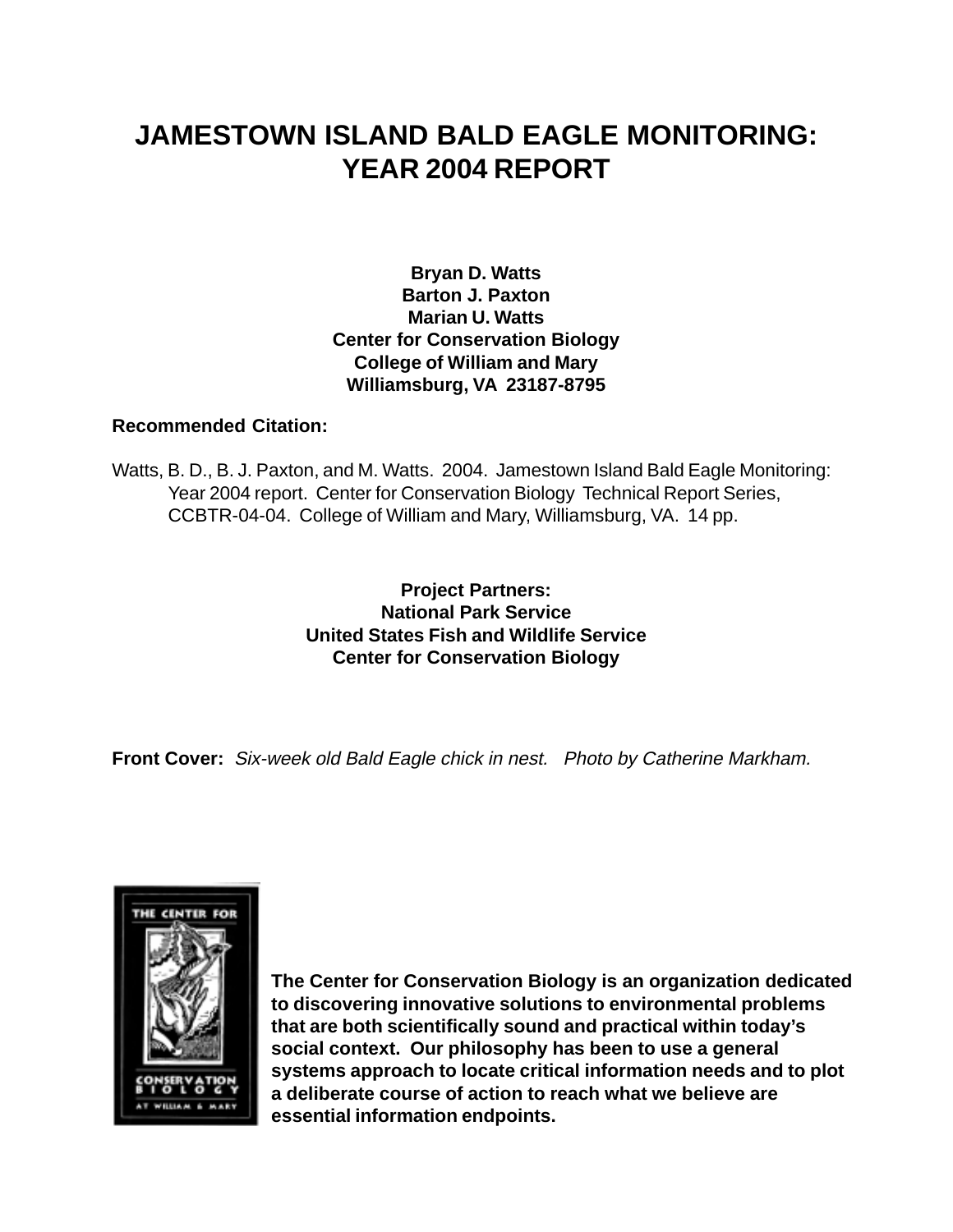## **TABLE OF CONTENTS**

| ĨЙ                                              |
|-------------------------------------------------|
| 1                                               |
| $\overline{2}$<br>$\overline{2}$<br>3<br>5<br>6 |
| $\overline{7}$<br>7<br>8<br>10<br>11            |
| 12                                              |
| 14                                              |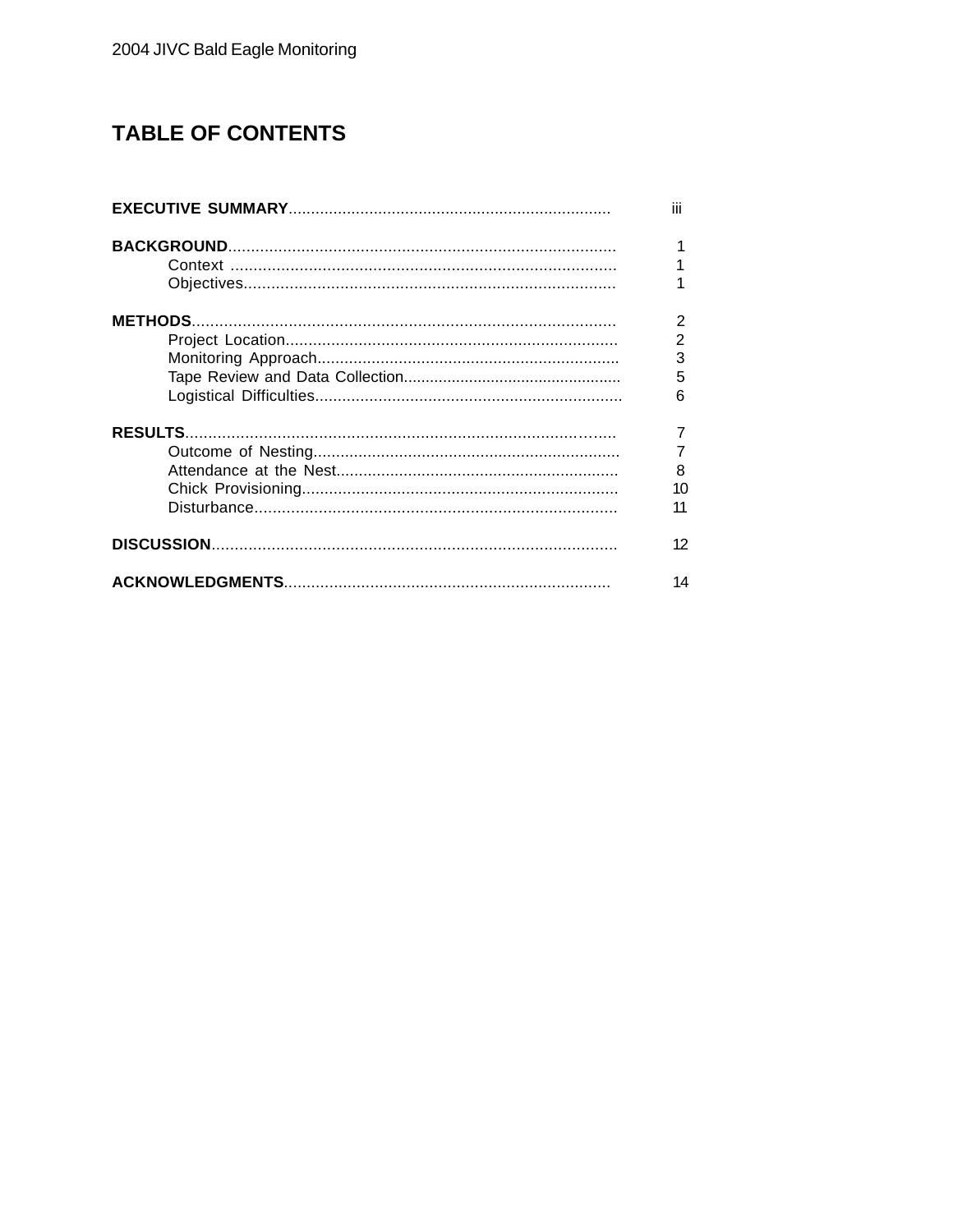#### **EXECUTIVE SUMMARY**

Plans to expand facilities on Jamestown Island in preparation for the 2007 celebration were reviewed by the U.S. Fish and Wildlife Service. This review resulted in the biological opinion put forth by the Service that proposed actions may result in a violation of the harassment clause of the Endangered Species Act. This opinion was based largely on the proximity of proposed traffic and construction activity to an existing Bald Eagle nest. One of several conditions of a compromise plan was to monitor the nest for potential impacts resulting from human activities. The objectives of this ongoing project were 1) to monitor the progress and success of during the breeding season of the Bald Eagle pair and 2) to evaluate the impact of human activities within the parking lot and proposed construction area.

We used two video-monitoring systems to monitor eagle nesting activity and potential human disturbance in areas close to the nest. The first video-monitoring system was installed within the Bald Eagle nest tree in early December, 2003. The second videomonitoring system was installed in a loblolly pine tree next to the main parking lot. Video feeds from both the nest and parking lot were recorded daily during daylight hours. Approximately every 8 days the video recorder with images stored on the hard disk was retrieved and replaced with an identical unit with a blank hard disk. Images from the retrieved unit were reviewed and then archived onto DVD.

More than 3,000 hours of digital video were recorded between early February and late June. The breeding pair laid 3 eggs in early February. All 3 eggs hatched in mid-March and all 3 chicks fledged around the end of May. Parental attendance at the nest was very high during both incubation and the first 2 weeks post hatching. On average, at least one parent was on the nest during this 6-week period for 99.6% of the daylight hours. The nest was exposed without adults present for less than 3 minutes/day. Prey delivery rates increased dramatically in the first 2 weeks post-hatching reaching an average of more than 5 items/10 hrs by the third week. Delivery rates were highest in the early morning followed by a mid-day lull and were high again in the late afternoon and early evening. Jamestown Island is open from 8:30 to 16:30 during most of the year and until 17:30 after late May. This pattern suggests that a considerable portion of the prey delivered to the nest is during the "off" hours.

A total of 497 potential disturbance events were evaluated for response at the nest by breeding eagles. In no case did eagles give any indication that they acknowledged the disturbance event. The pair appeared to be completely habituated to the level of activity in the area. Productivity, parental attendance, and prey delivery rates suggest that human activities did not interfere with breeding performance. Based on the behavior of adults, there is no indication that human activity (including boating activity, vehicular activity, or human activity) within the surrounding landscape had an impact on nesting activity. However, construction of the new visitor center was not initiated during this breeding season.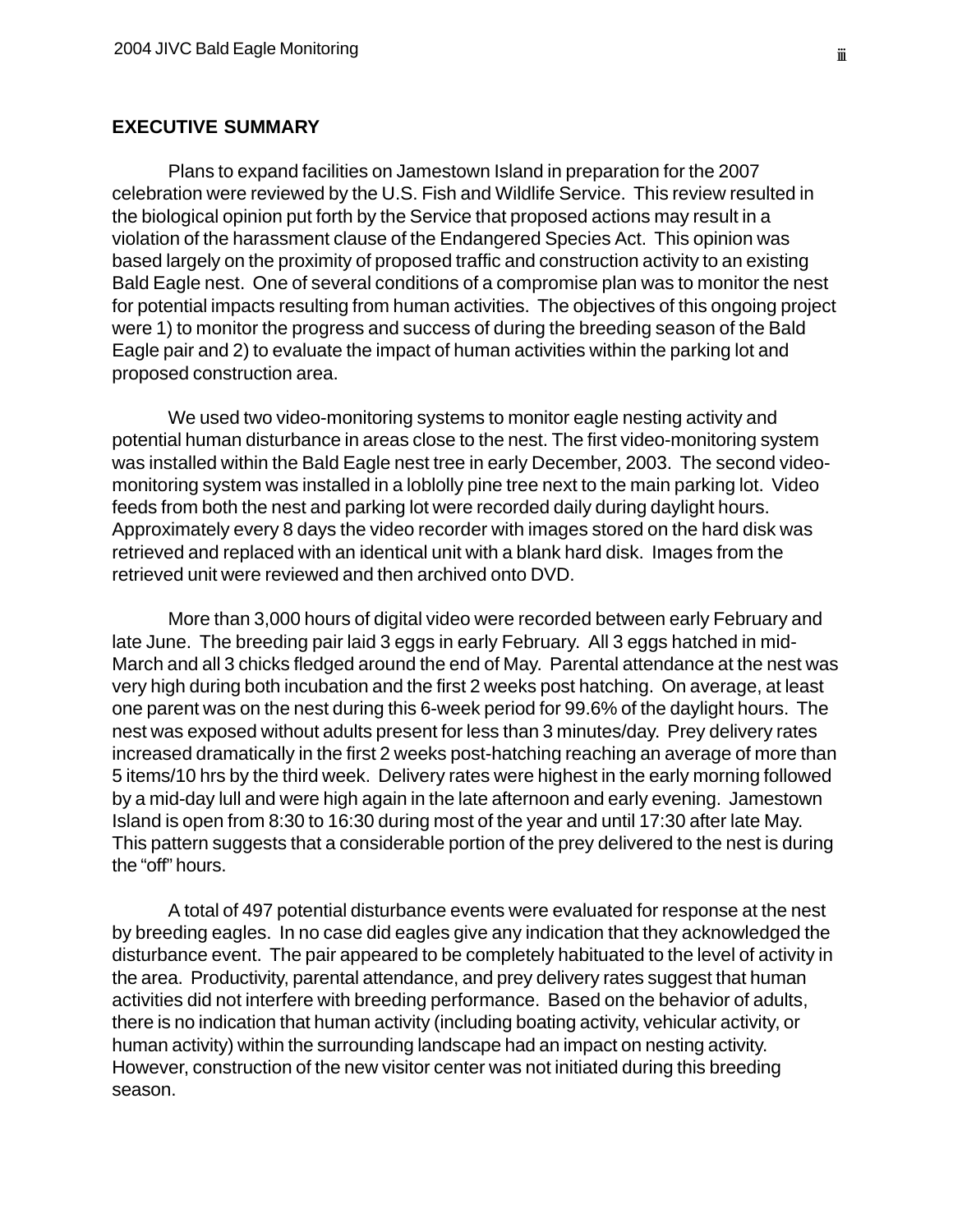#### **BACKGROUND**

#### **Context**

Maintaining threatened ecosystems in the wake of a growing human population is the greatest conservation challenge faced by land managers within the mid-Atlantic region. Due to their broad distribution and regional abundance, government-owned lands represent one of the most promising opportunities to preserve threatened communities. However, finding the appropriate balance between resource conservation and ongoing operations is often a difficult task. This tradeoff may be particularly difficult when one of the primary missions involves public access. The Colonial National Historical Park contains a complex of historic lands that extend from Jamestown Island to Yorktown. In addition to their historic value, lands within the park support ecosystems that provide critical habitat to plant and animal populations of regional conservation concern. However, one of the primary missions of the National Park Service in managing this land is to provide public access to historic sites.

Historically, Jamestown Island has been an important breeding area for Bald Eagles. During the height of the population decline, Jackson Abbott conducted the first systematic aerial survey of eagles in the Chesapeake Bay region. In 1963, Abbott located three breeding pairs on Jamestown Island and indicated that the area supported the highest breeding density on the Bay at that time. For a five-year period, between 1974 and 1979, no Bald Eagles were known to nest on the James River. Since that time, the population has rebounded dramatically. In the spring of 2004, the James supported 98 breeding pairs and produced 155 chicks. Since 2001, Jamestown Island has once again supported 3 breeding pairs.

Plans to expand facilities on Jamestown Island in preparation for the 2007 celebration were reviewed by the U.S. Fish and Wildlife Service. This review resulted in the biological opinion put forth by the Service that proposed actions may result in a violation of the harassment clause of the Endangered Species Act. This opinion was based largely on the proximity of proposed traffic and construction activity to an existing Bald Eagle nest. One of several conditions of a compromise plan was to monitor the nest for potential impacts resulting from human activities.

#### **Objectives**

One of the Bald Eagle Nests (JC-01-01) on Jamestown Island is located near the main parking lot and the site for the new visitors center. The objectives of this ongoing project were 1) to monitor the progress and success of during the breeding season of the Bald Eagle pair and 2) to evaluate the impact of human activities within the parking lot and proposed construction area.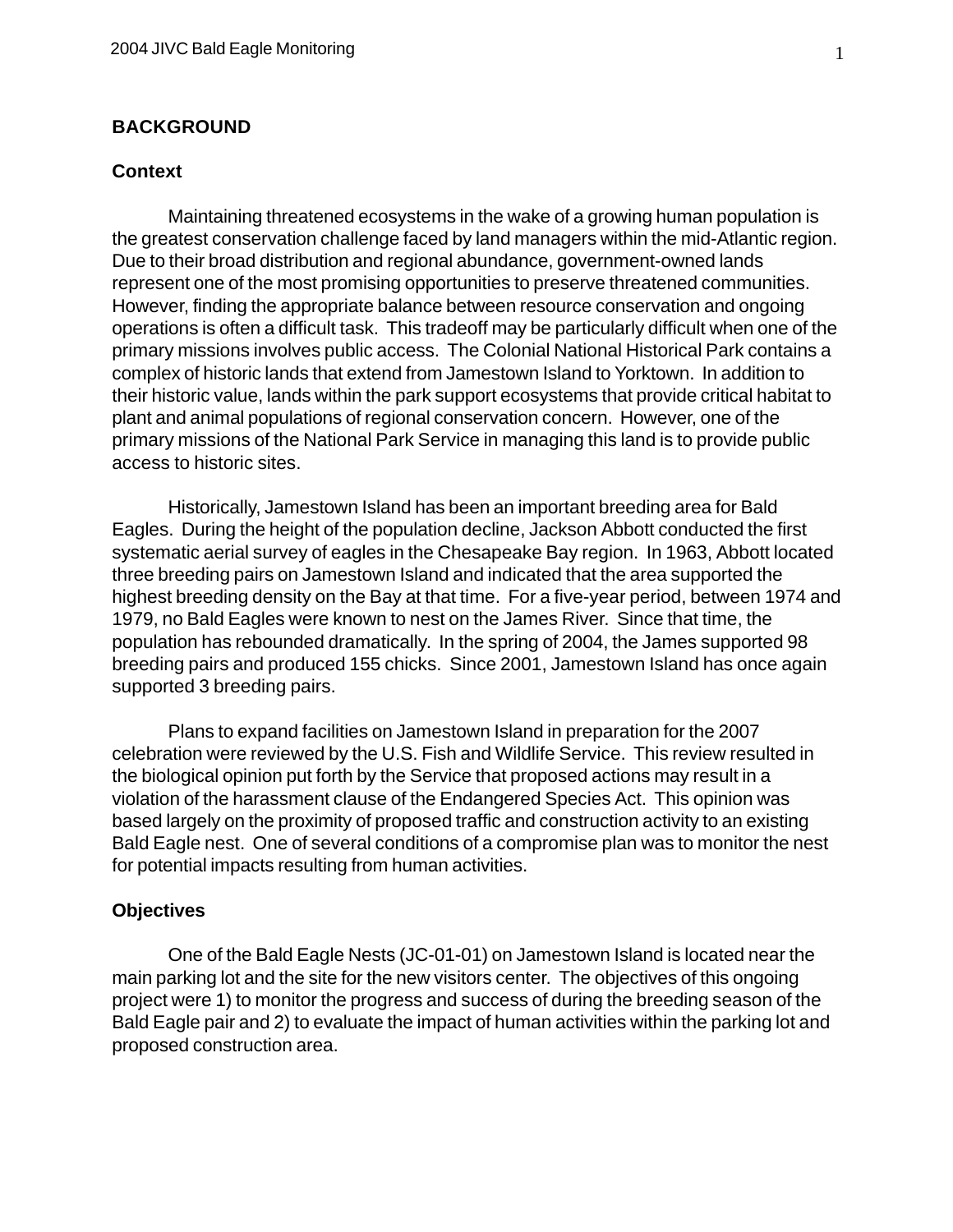#### **METHODS**

#### **Project Location**

This project involved the nest site and surrounding areas on Jamestown Island (Figure 1). Nest JC-01-01 is located in a loblolly pine tree positioned along the margin of a small tributary that flows into the Back River. This water body forms the northern boundary of Jamestown Island. The nest faces out onto a marsh with a good avenue for ingress and egress out to the Back River. There is a direct line of sight out to the waterway to the north and out to the main parking lot/visitor center construction area. During the summer months, the line of sight to the parking lot is somewhat obscured by a tree buffer. Adults are frequently observed foraging out over the James River or along the shorelines of the Back River and main stem of the James. The primary locations for human activity are along the entry road and the main parking lot.



**Figure 1.** Map of existing equipment setup for video-monitoring of Bald Eagle nest and main parking lot.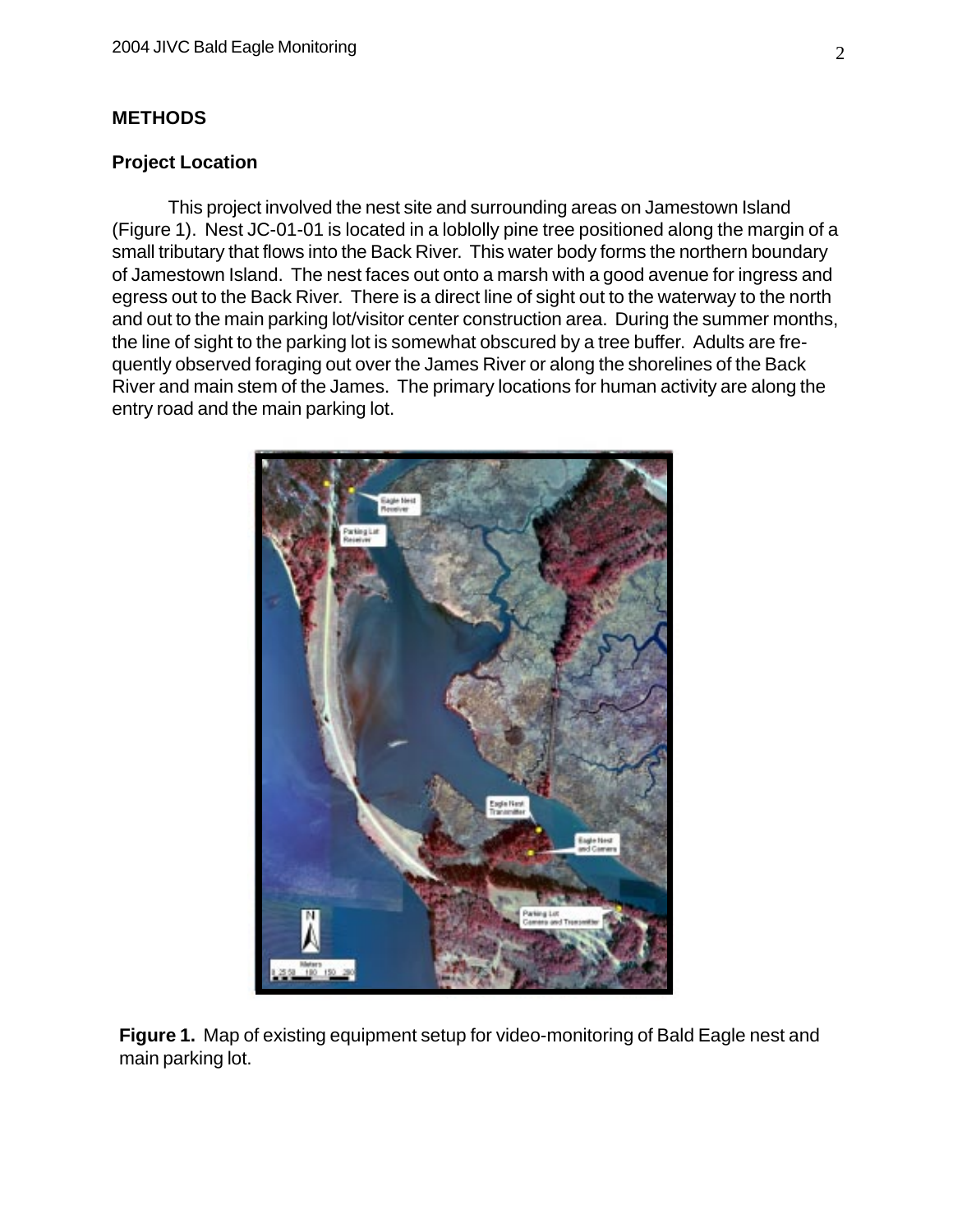#### **Monitoring Approach**

We used a video-monitoring system to monitor eagle nesting activity and potential human disturbance in areas close to the nest. Components of the system included an Extreme CCTV high resolution, color, weather proof camera (model EX27 C7 VA3580B), Siamese coaxial cable, a deep-cycle battery, 2 Unisolar US-64 solar panel arrays with a charge regulator, a 2.2 Ghz, UltraLink 90 long range video transmitter and 6db receiver, and a multi-channel, GE Kalatel DVMR<sup>e</sup>-4CT 160GB digital video recorder. There were two of these video-monitoring systems built and deployed. The first was installed on the nest itself and the other just north of the parking lot.

The video-monitoring system was installed within the Bald Eagle nest tree in early December. The camera was mounted on a limb approximately 1 m above and to the west of the nest. A heavy-gage metal bracket was mounted to a large limb with wood screws and the camera was bolted to the bracket. The view of the camera was adjusted to include the entire nest surface including an additional 0.5 m to either side and the surrounding landscape to the southeast. The view included the primary entrance to the nest so that birds could be observed approaching and leaving. The view looked across the creek and provided a limited view of the western edge of the parking lot and the access road leading to it from the west. A coaxial cable was run from the camera down the nest tree and across the ground to a power station. The power station included a bank of 2 parallel wired group 27 deep cycle batteries, maintained by Unisolar US-64 solar panel arrays. Solar panels were mounted on a wooden stand to improve light exposure. Coaxial cable was run along the ground to a transmitter mounted approximately 5 m above the ground in a tree. This transmitter was tuned to a receiver mounted on a second tree near the entrance station. Video signals from the receiver were transmitted into the contact station using coaxial cable and recorded on GE Kalatel DVMRe-4CT 160GB digital video recorders.

The second video-monitoring system was identical to the first and was installed in a loblolly pine tree next to the parking lot in early December. The camera was mounted on the tree trunk approximately 5 m high and the transmitter was mounted in the same tree. The camera was mounted to face southeast. The view was adjusted to include the parking lot, the construction area, and the road entering the parking lot. The receiver was located on the south side of the park entrance and wired into the office to the digital video recorder.

Video feeds from both the nest and parking lot were recorded daily during daylight hours (generally from 0.5 hours before sunrise to 0.5 hours after sunset), beginning on 2 February, 2004. Approximately every 8 days the video recorder with images stored on the hard disk was retrieved and replaced with an identical unit with a blank hard disk. Images from the retrieved unit were reviewed and then archived onto DVD.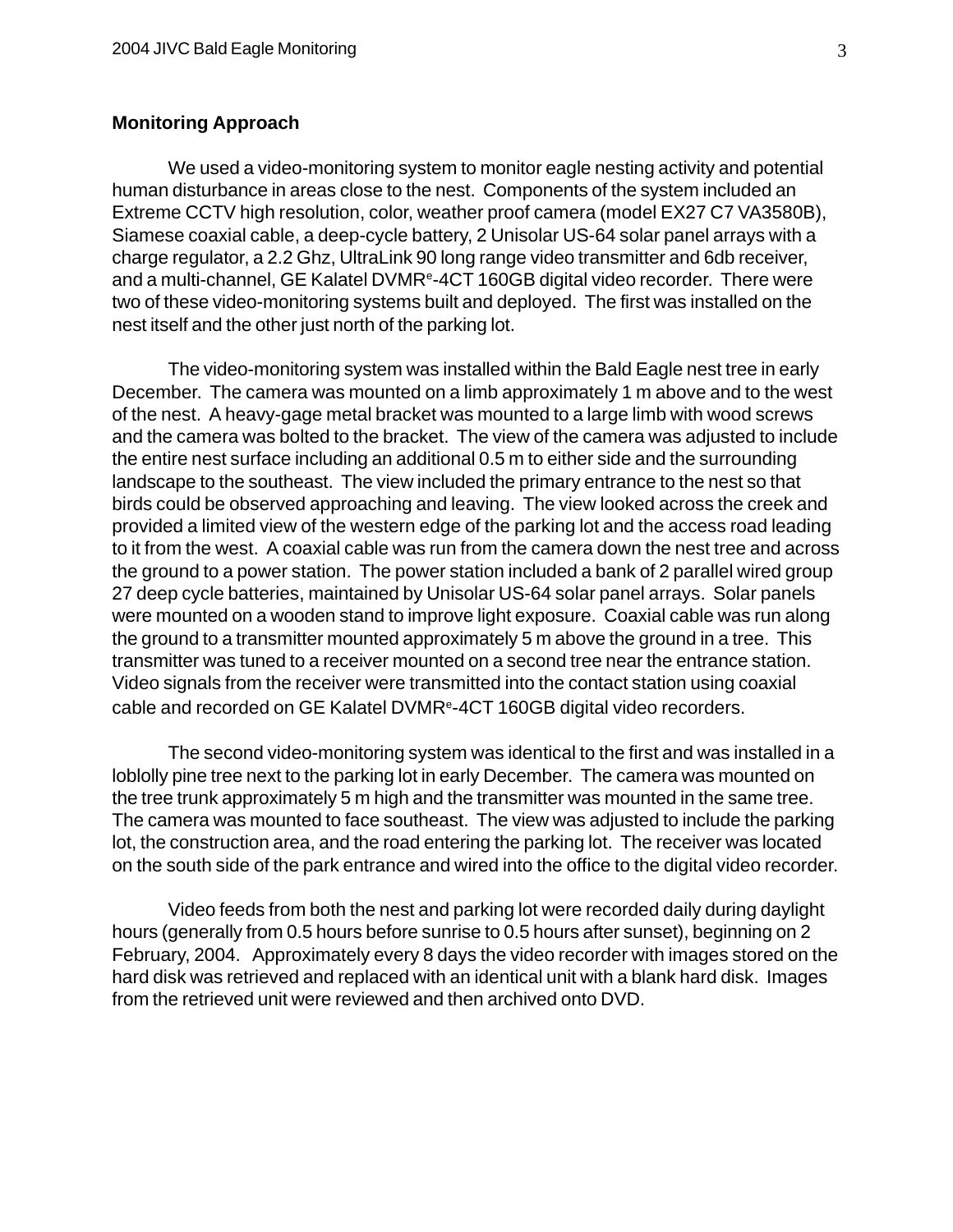

Nest scenes throughout the breeding cycle. Photos captured from digital video of nest JC-01-01during 2004.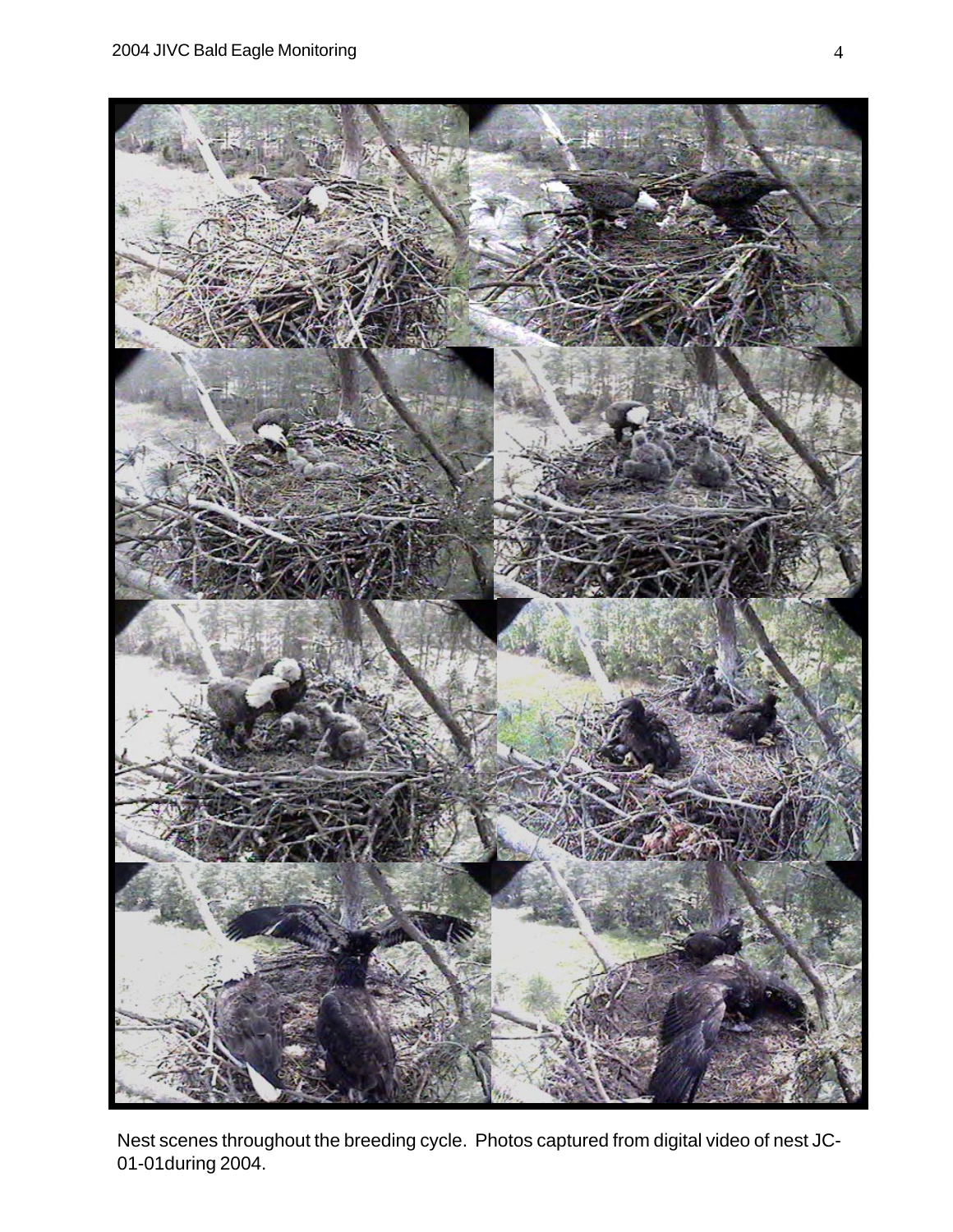#### **Tape Review and Data Collection**

Approximately 12 hrs of video coverage were recorded daily. Review of coverage for extraction of information is time consuming. For this reason, 2-3 days of video coverage were chosen weekly for review. When possible, days chosen were split between weekends and weekdays so that the range of variation in disturbance would be reflected. Coverage for selected days was viewed on a computer monitor using custom software. For a variety of reasons (see below), equipment failure or signal corruption caused gaps in video coverage. However, based on review of coverage before and after gaps, the pair continued to progress with no apparent disruptions.

Although Bald Eagles are susceptible to human disturbance throughout the breeding cycle, there are specific times when disturbance is most damaging. The most sensitive time during the actual breeding period is when eggs or young require attendance by adults for thermoregulation. Eagles typically initiate incubation with the laying of the first egg. Depending on ambient temperature, eggs will require nearly constant incubation until hatching at approximately 35 days. Disturbance that forces adults away from the nest may cause egg mortality since adults are not able to meet thermal conditions. Eagle chicks are altricial and do not become endothermic until approximately 15 days of age. Up until this time they are completely dependent on adults to provide both heat needed for thermoregulation and food. Constant attendance on the nest is required during this period. Disturbance that forces adults away from the nest or interrupts foraging activity may cause chicks to die from exposure.

Once eagle chicks reach 15 days of age, dependence on adults to provide continuous body heat begins to diminish. Brooding rates typically begin to decline as chicks age beyond 15 days and their primary source of dependence transitions to food. Disturbance during the pre-fledging period, though not as damaging as during the earlier period, may impact feeding rates and chick development. Bald Eagle chicks begin to take their first flights when approximately 10-12 weeks of age. During the post-fledging period, chicks venture further and further from the nest and spend less and less time on the actual nest structure. However, for a considerable length of time after fledging, adults continue to provision fledglings on the nest. Although much less damaging at this time, continued disturbance at the nest may disrupt provisioning.

Digital video coverage for selected days was reviewed on a computer screen to extract nesting information. The amount of coverage for each day was the time when the nest was visible in the morning to the time it was not visible in the evening. Any gaps in coverage due to interference of the signal were recorded and subtracted from the total effort. The focus of data collection was attendance and feeding patterns. The presence of one or both adults at the nest was recorded to the nearest second. This was accomplished by recording each arrival and departure event. During the incubation phase, male/female exchanges at the nest were recorded. Exposure time for each day was the total of all periods when no adults were present on the nest. Attendance time for each day was the total of all periods when at least one adult was present on the nest. After chicks fledged,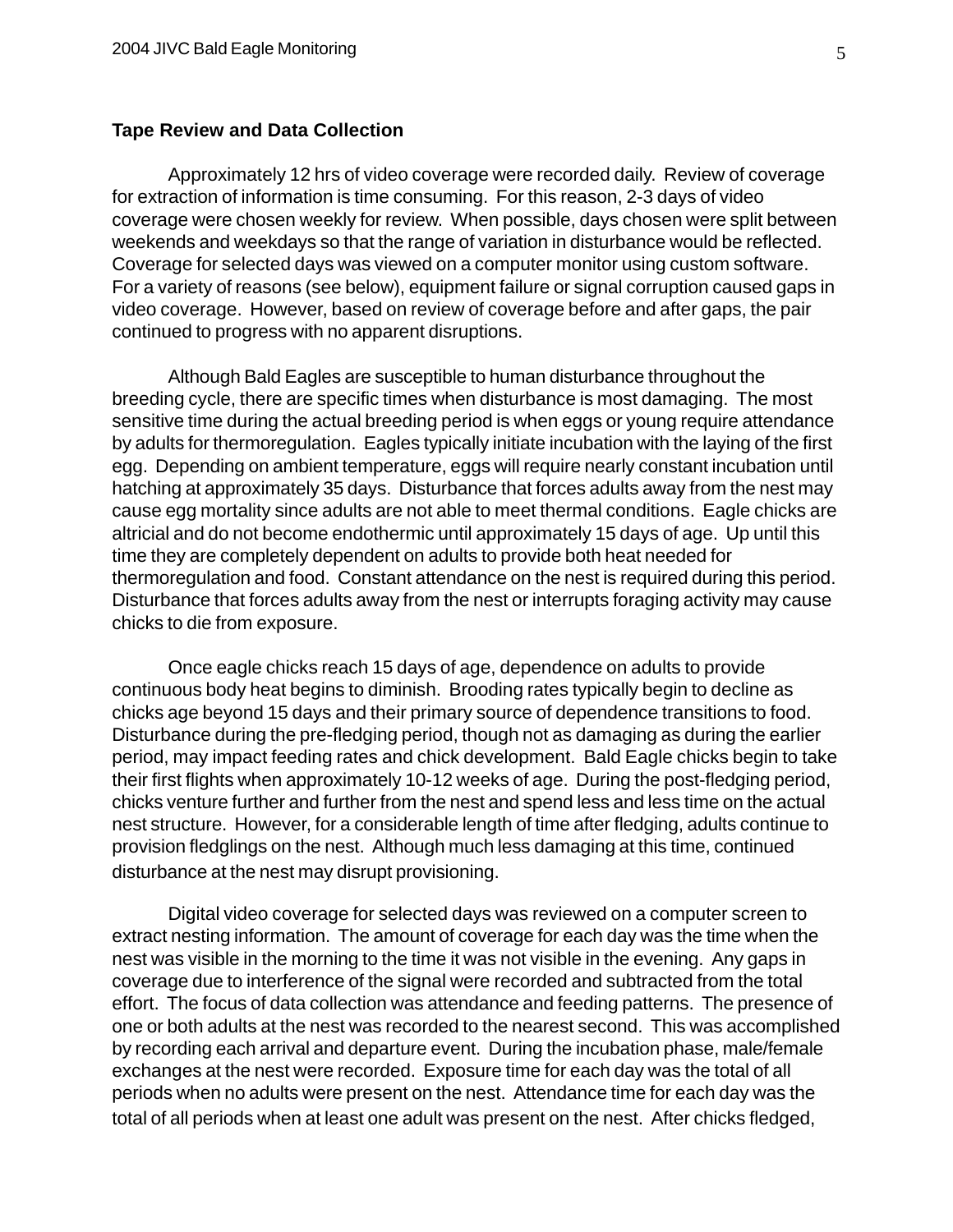occurrence of chicks on the nest was mapped in a similar fashion. The time of prey deliveries was recorded to the nearest second. Provisioning rates were calculated as the number of prey items delivered divided by the coverage for a given day. Values were standardized to items/10 hrs.

Potential disturbance events were sub-sampled for the days chosen for review of eagle activity. There are numerous locations where vehicles and people can move around the main parking lot and entry road. The parking lot camera was positioned to view where vehicles reach the location nearest the eagle nest. The times that cars, people, or buses appeared in view along the entry road were recorded to the nearest second. An attempt was made to sub-sample 20-40 potential disturbance events/day throughout the breeding cycle. Correspondence between the disturbance event and eagle behavior was evaluated as an assay for the impact on the pair.

#### **Logistical Difficulties and Equipment Delays**

Several equipment problems arose over the course of the breeding season. One week after the initial installation of the equipment signal was lost from the nest camera. Trouble shooting indicated that the signal loss was occurring at the transmitter. The transmitter was disassembled and a broken wire was located and repaired. Shortly thereafter signal was again lost from the nest camera, trouble shooting this time revealed that the signal loss was on the camera side of the transmitter. Cables and connections were checked on the ground while a climber ascended the tree to check the camera and connection above the ground. Before the climber could reach the camera at the nest, signal was restored and it was assumed that a faulty connection on the ground was the cause of the signal loss. Several days later signal was again lost at the nest camera, trouble shooting revealed that shortly after power was supplied to the camera, the auto iris in the lens would completely open totally overexposing the video image giving the impression of lost signal. The camera from the parking lot was removed and used to replace the nest camera that was removed and sent back to the company for repairs. The parking lot camera was replaced with a black and white camera while waiting for the return of the defective camera.

During early February, while reviewing recorded video, it became apparent that reliable signal reception was not occurring with the nest receiver located on the west side of the contact station. The receiver was removed and repositioned on a tree on the east side of the contact station at the edge of Powhatan Creek, additional coaxial cable was installed through a culvert underneath the road to facilitate this move. During mid April signal from the nest camera once again became sporadic. It was decided that this signal loss was transmission interference due to increasing foliage between the transmitter and receiver. The nest transmitter was repositioned to the north shore of the spit of land on which the nest is located, restoring reliable signal transmission. The repaired color camera was also replaced at the parking lot site at this time.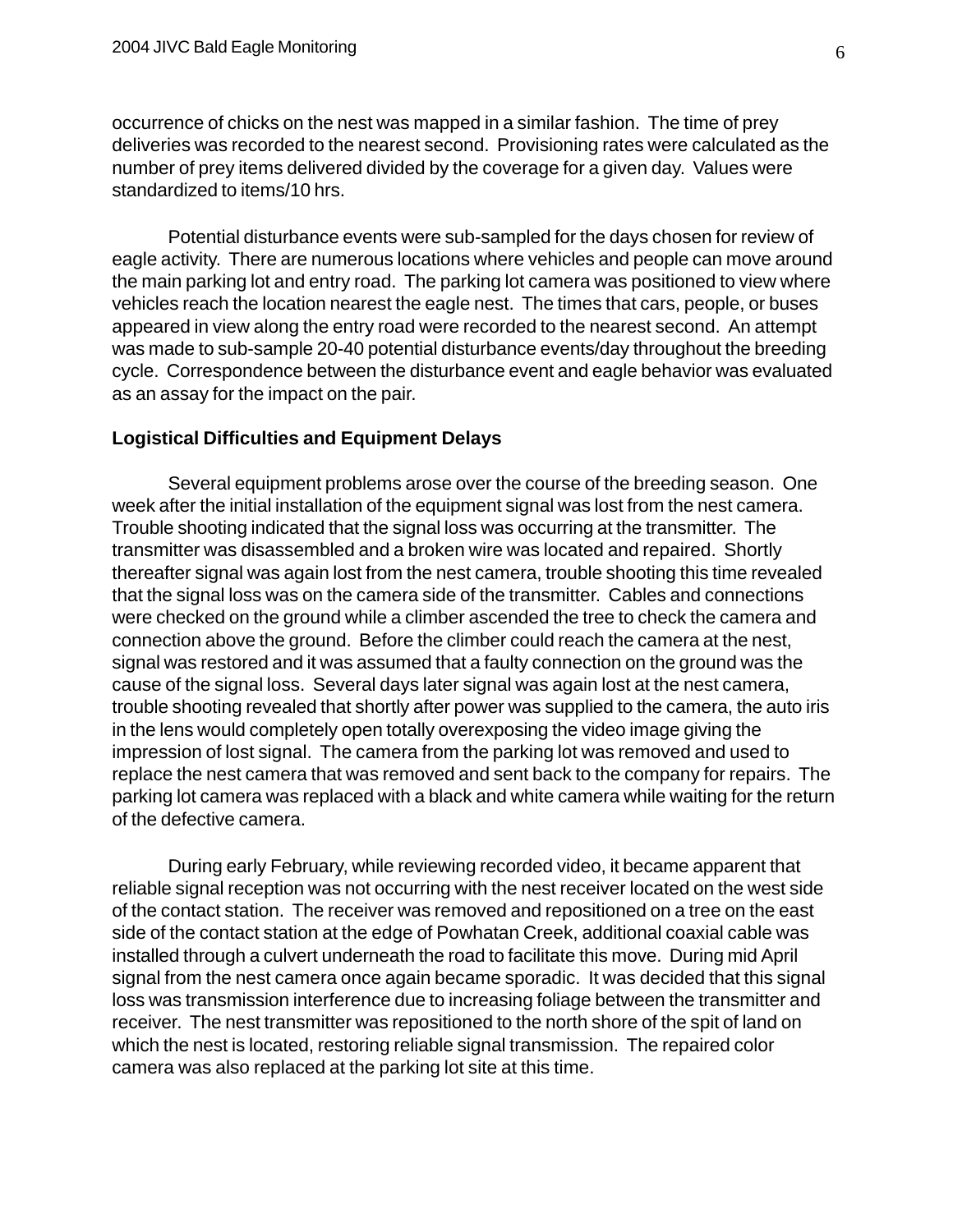Throughout the course of the breeding season, signal corruption would occasionally occur, resulting in the nest video being picked up by the parking lot receiver. It may be beneficial to reposition the transmitters, receivers and the digital video recorders closer to the visitor's center. This would facilitate a direct coaxial feed from the parking lot camera, a shorter transmission distance from the nest transmitter and a better view of road traffic and construction activities, as well as the possibility of installing an addition camera to monitor boat traffic on Powhatan Creek, Sandy Bay, and the Back River.

#### **RESULTS**

#### **Outcome of Nesting**

The Bald Eagle pair nesting on Jamestown Island near the main parking area produced 3 chicks during the breeding season of 2004. This is the highest chick production recorded for this pair and the maximum number of young produced by this species. On average, approximately 10% of pairs produce 3-chick broods annually in the lower Chesapeake Bay. This pair produced 2, 1, and 2 chicks during the breeding seasons of 2001, 2002, and 2003 respectively.

Benchmark events during the breeding cycle were captured on digital video (Table 1). The first egg laid was on 6 February. This was followed 87 hrs later by the second egg and 182 hrs later by the third egg. According to observations from captive pairs and the very few observations of laying intervals from the field, this level of asynchrony is not typical for Bald Eagles. Expected laying interval is 24 to 48 hrs. With this level of asynchrony, the second and third eggs would be at an extreme disadvantage. However, all three eggs hatched successfully. Hatching asynchrony was similar to laying with the first, second, and third eggs hatching on 14, 17, and 20 March respectively. It is exceptional that the pair was able to accommodate the brood with this degree of separation. In years of food stress the third chick would be at a competitive disadvantage for food and would not likely survive.

| <b>Activity</b> | <b>Date</b> | <b>Time</b>   | <b>Comment</b>               |
|-----------------|-------------|---------------|------------------------------|
| Egg 1 laid      | 2/6/04      | Approx. 19:00 |                              |
| Egg 2 laid      | 2/10/04     | Approx. 09:45 | 87 hrs after the first egg.  |
| Egg 3 laid      | 2/14/04     | Approx. 09:15 | 182 hrs after the first egg. |
| Chick 1 hatch   | 3/14/04     | Approx. 16:45 | 886 hrs after egg was laid.  |
| Chick 2 hatch   | 3/17/04     | Approx. 06:00 | 860 hrs after egg was laid.  |
| Chick 3 hatch   | 3/20/04     | Approx. 17:00 | 848 hrs after egg was laid.  |
| Chick 1 fledge  | 5/31/04     |               | 78 days after hatching       |
| Chick 2 fledge  | 6/1/04      | -----         | 76 days after hatching       |
| Chick 3 fledge  | 6/3/04      |               | 75 days after hatching.      |

**Table 1.** Phenology of Bald Eagle breeding activity for nest JC-01-01 in 2004.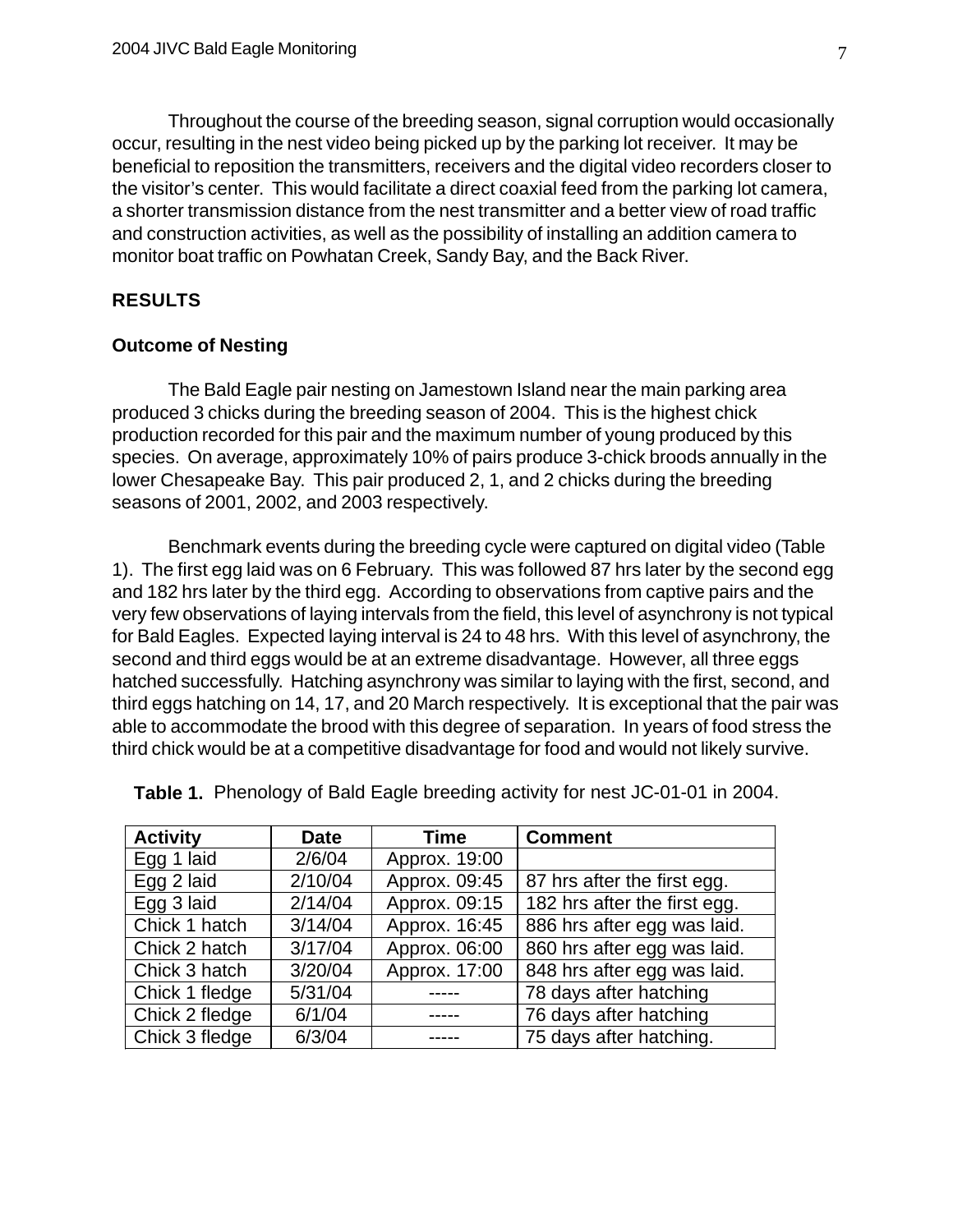All three chicks fledged successfully. Throughout the second half of May, chicks were exercising their wings throughout the day and spent and increasing amount of time on branches around the nest. First sustained flights were observed on 31 May, 1 June and 3 June. Fledging events were more synchronous than either laying or hatching. Since chicks were not individually marked, it was not possible to determine if fledging order was consistent with hatching order.

#### **Attendance at the Nest**

Parental attendance at the nest varied considerably across the breeding cycle (Figure 2). During the incubation period, at least one of the adults was present at the nest attending eggs almost constantly. Parental attendance during the incubation phase averaged 99.6% during daylight hours. On average, exposure time was 2 min 41 sec per day or 24 sec/hr. Over the course of the incubation period, there was an average of 5.07 incubation exchanges per day such that average incubation stints were 2.2 hrs in length. Attendance during the first 2 wks post hatching was similar to incubation averaging 99.5% of daylight hours with an average exposure time of only 2 min 53 sec per day. After chicks reached 15 d of age, parental attendance declined dramatically (Figure 2). Attendance was less than 50% by age 6 wks and less than 5% by age 8 wks. This transition in attendance reflects a shift in responsibilities for the parents that corresponds to different stages of chick development. Early in chick development, adults provide both food and warmth. Once chicks can thermoregulate on their own, adults provide food. Because young chicks cannot tear and eat prey on their own the adults must prepare and feed the chicks directly. As the chicks develop, they transition to self-feeding by around 8 wks of age. Beyond this age, the chicks are very aggressive and the adults are only present at the nest to deliver food.

After fledging, chicks began to spend an increasing amount of time away from the nest (Figure 3). By 13 wks of age, the nest was empty nearly 70% of the time. This figure underestimates the decline in use because it represents the amount of time where there was even a single chick present rather than the entire brood. Chicks were still coming back to the nest periodically through the end of June (latest dates used for this report). During this time period, the nest continued to be the place where adults delivered food and most of the time chicks appeared at the nest was associated with prey delivery. Use of the nest will likely continue until the chicks are capable of foraging independently. By late June, chicks were not roosting at the nest site at night.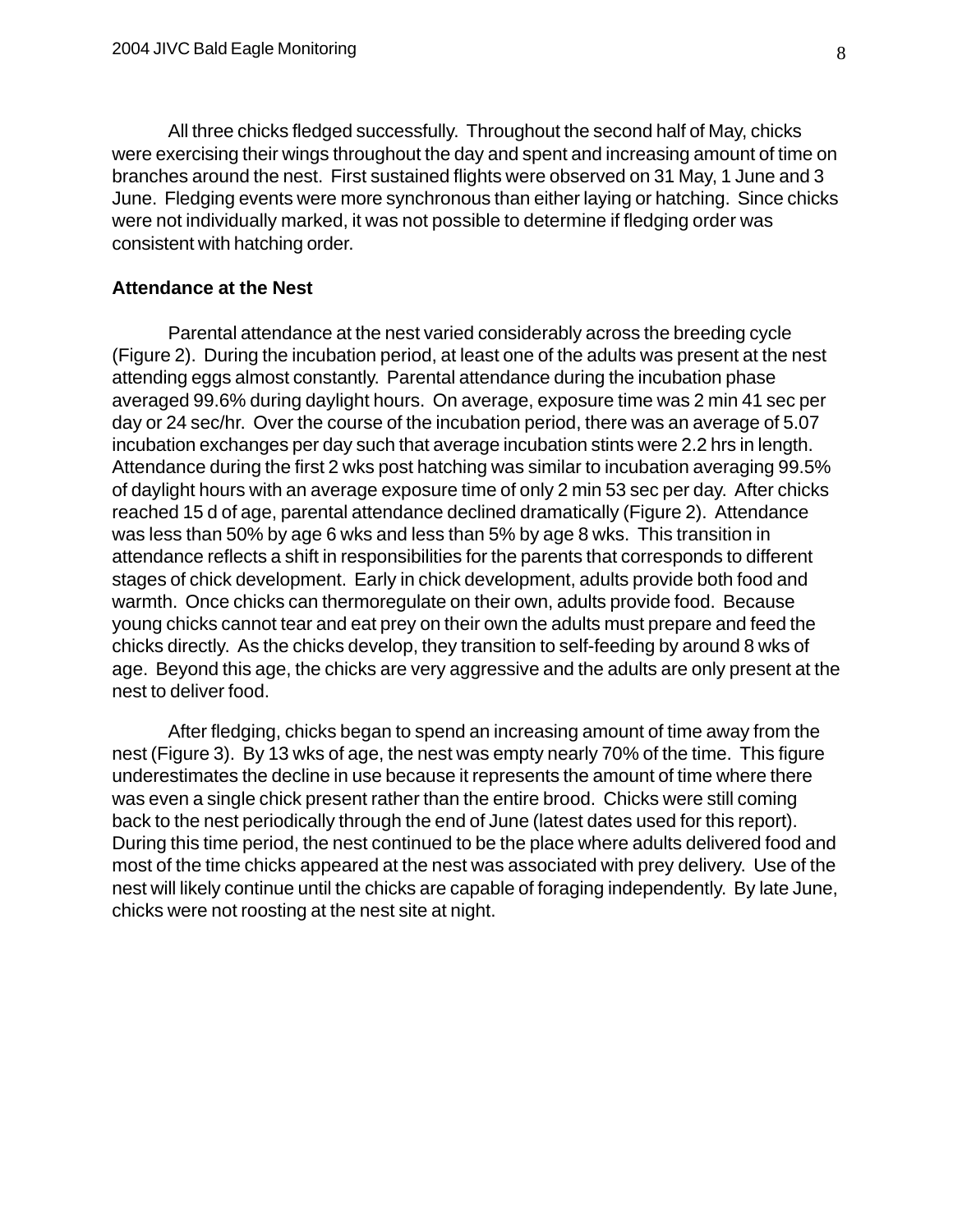

**Figure 2.** Seasonal pattern in parental attendance at nest JC-01-01 during the breeding season of 2004.

**CHICK PRESENCE ON NEST BY SEASON**



**Figure 3.** Seasonal pattern in presence of chicks at nest JC-01-01 during the breeding season of 2004.

**PARENTAL ATTENDANCE AT NEST BY SEASON**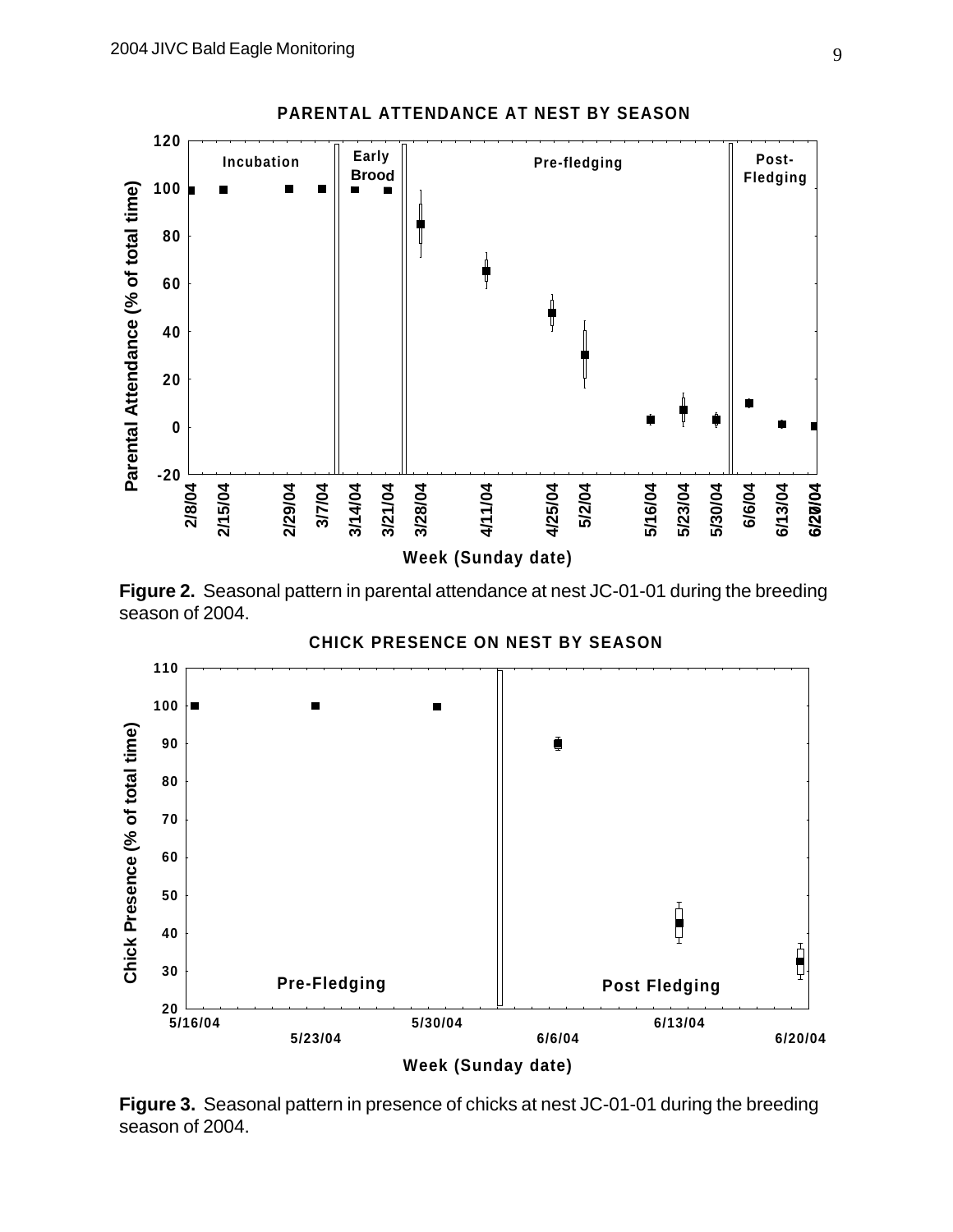#### **Chick Provisioning**

Prey delivery rates increased dramatically in the first 2 wks post-hatching reaching an average of more than 5 items/10 hrs by the third week (Figure 4). Although no statistical analysis was performed to test for any trends in provisioning rate with season, it appears from inspection that rates declined prior to and after fledging. It appears that the highest provisioning rates were in the month between 2 and 6 wks of age. This seems to correspond with the period of greatest tissue synthesis.



**PREY DELIVERY RATE BY SEASON**

**Figure 4.** Seasonal pattern prey delivery rates at nest JC-01-01 during the breeding season of 2004.

Prey delivery rates were influenced by time of day (Figure 5). Rates were highest in the early morning followed by a mid-day lull and were high again in the late afternoon and early evening. Jamestown Island is open from 8:30 to 16:30 during most of the year and until 17:30 after late May. This pattern suggests that a considerable portion of the prey delivered to the nest is during the "off" hours.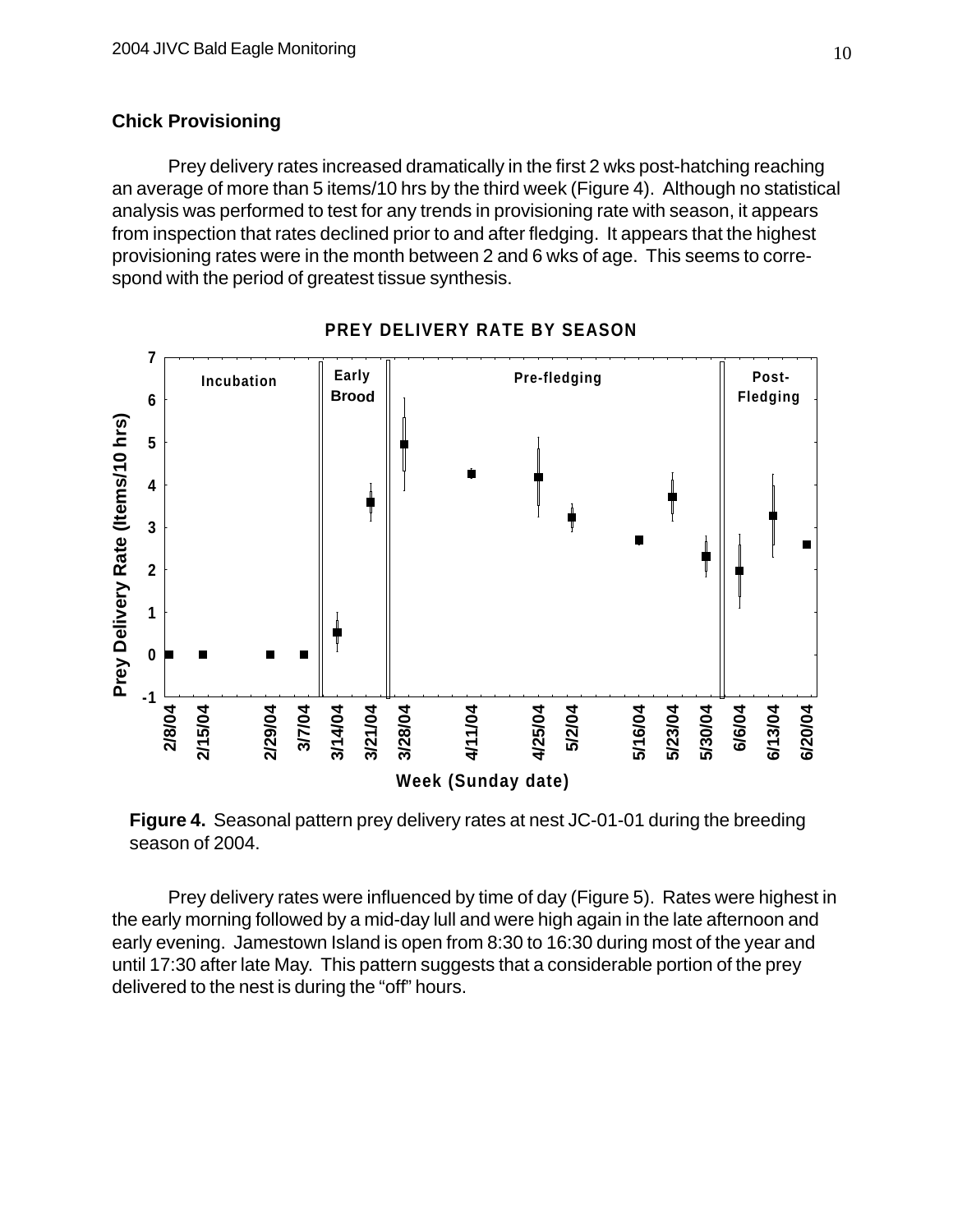

**Figure 5.** Relationship between prey delivery rates and time of day at nest JC-01-01 during the breeding season of 2004.

#### **Disturbance**

A total of 497 potential disturbance events were evaluated for response by the breeding eagles. These included 424 cars, 42 buses, and 31 groups of people passing along the entry road. These events occurred during all hours of the day and throughout the breeding period. Examination of eagle behavior during the times of potential disturbance indicated no response. Eagles did not appear to acknowledge these disturbance events. Evaluation of nest departure times for the eagles indicated that in 2 of the 497 instances, eagles departed within 10 seconds of potential disturbance events. However, in both cases, eagles departed the nest before the car reached the entry road suggesting that they were not likely responding to the event.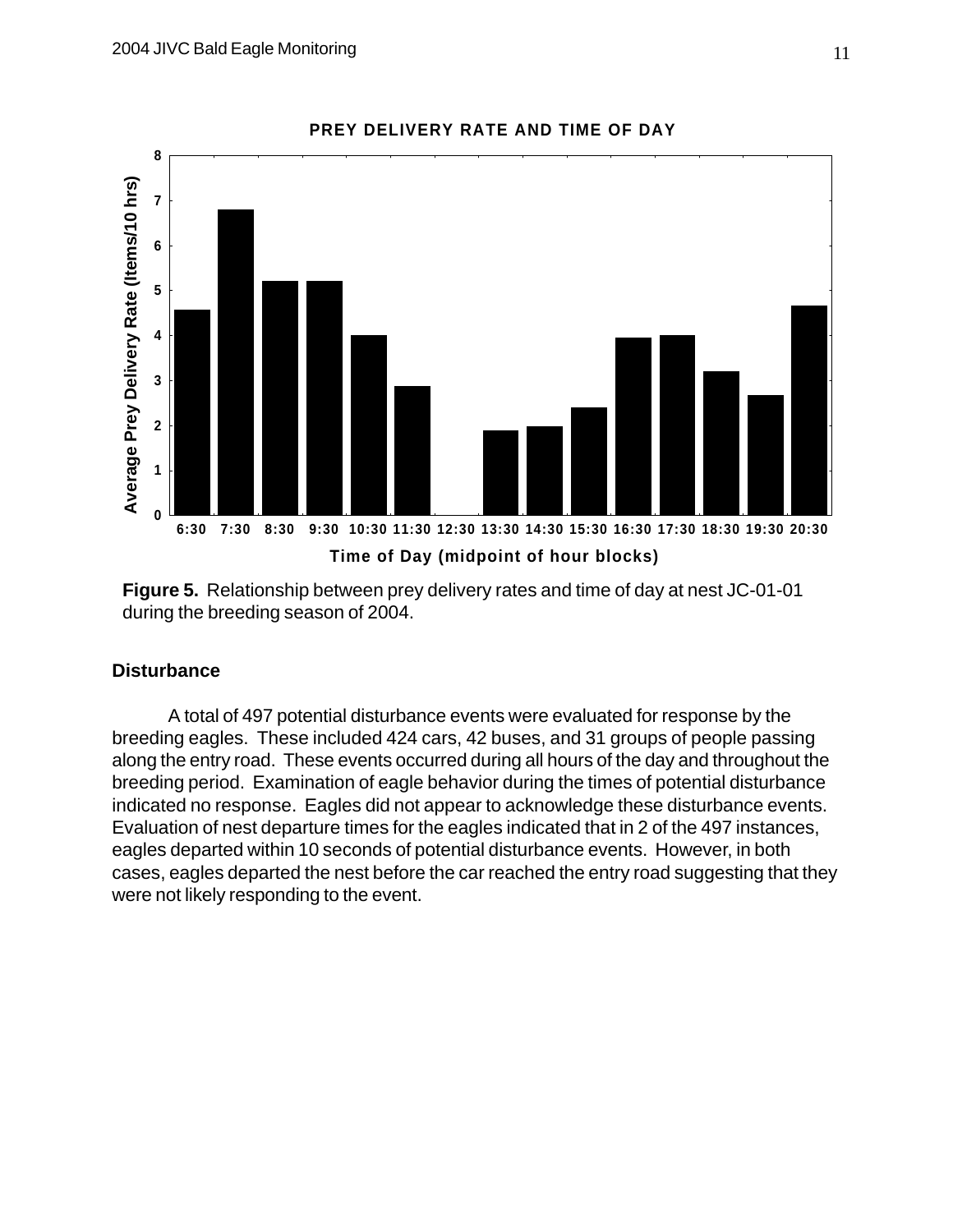#### **DISCUSSION**

The pair of Bald Eagles nesting on JC-01-01 was highly successful during the breeding season of 2004. The pair fledged 3 chicks. This is the maximum reproductive output for the species and the highest number of young produced by this pair since the establishment of this territory in 2001. Only 53 of 428 (12.4%) Bald Eagle pairs were known to produce 3-chick broods in Virginia during 2004 (Watts and Byrd 2004).

Significant events during the breeding cycle were captured on digital video. Eggs were laid in early February. This timing is consistent with other pairs nesting on the James River (Watts and Byrd, unpublished data). Based on the literature, laying asynchrony documented for this pair was particularly high for this species. Asynchrony was roughly twice what would be expected based on published accounts. However, relatively little information is available for comparison. All three eggs hatched in mid-March and all three chicks fledged near the end of May. It is particularly surprising that all three chicks fledged given the level of asynchrony in hatching.

More than any other single parameter, parental attendance at the nest during the early phases of breeding indicates the level of disturbance experienced by a breeding pair. Parental attendance at the nest was very high during both incubation and the first 2 weeks post hatching. On average, at least one parent was on the nest during this 6-week period for 99.6% of the daylight hours. The nest was exposed without adults present for less than 3 minutes/day. Based on this attendance rate, there is no indication that human activity within the surrounding landscape had an impact on nesting activity.

Prey delivery rates reached a high of more than 5 items per 10-hr period in late March. This time period corresponds with when the chicks were young and likely experiencing their highest rate of tissue synthesis. Delivery rates documented during this period of development are consistent with or higher than those quantified previously in the lower Chesapeake Bay (Markham, unpub. data). Delivery rate appears to decline somewhat as the chicks reach 6-8 weeks of age and older. At this age, chicks should be reaching their asymptotic weights and feather development is nearly complete. There is no indication that human disturbance is having an impact on provisioning rates at this site.

In the weeks following fledging, the time spent at the nest by chicks diminished rapidly. In the last 2 weeks of June, chicks no longer roosted on the nest at night and only came to the nest when adults delivered food. It appears likely that chicks will be independent of the nest by mid-July. This time frame is consistent with current regulatory guidelines.

None of the observations or behaviors of the eagles indicated that there was any response to humans in the surrounding landscape. Although the birds were likely aware of activities in the vicinity there was never any indication of any direct disturbance. The pair appeared to be completely habituated to the level of activity in the area. Productivity, parental attendance, and prey delivery rates suggest that human activities did not interfere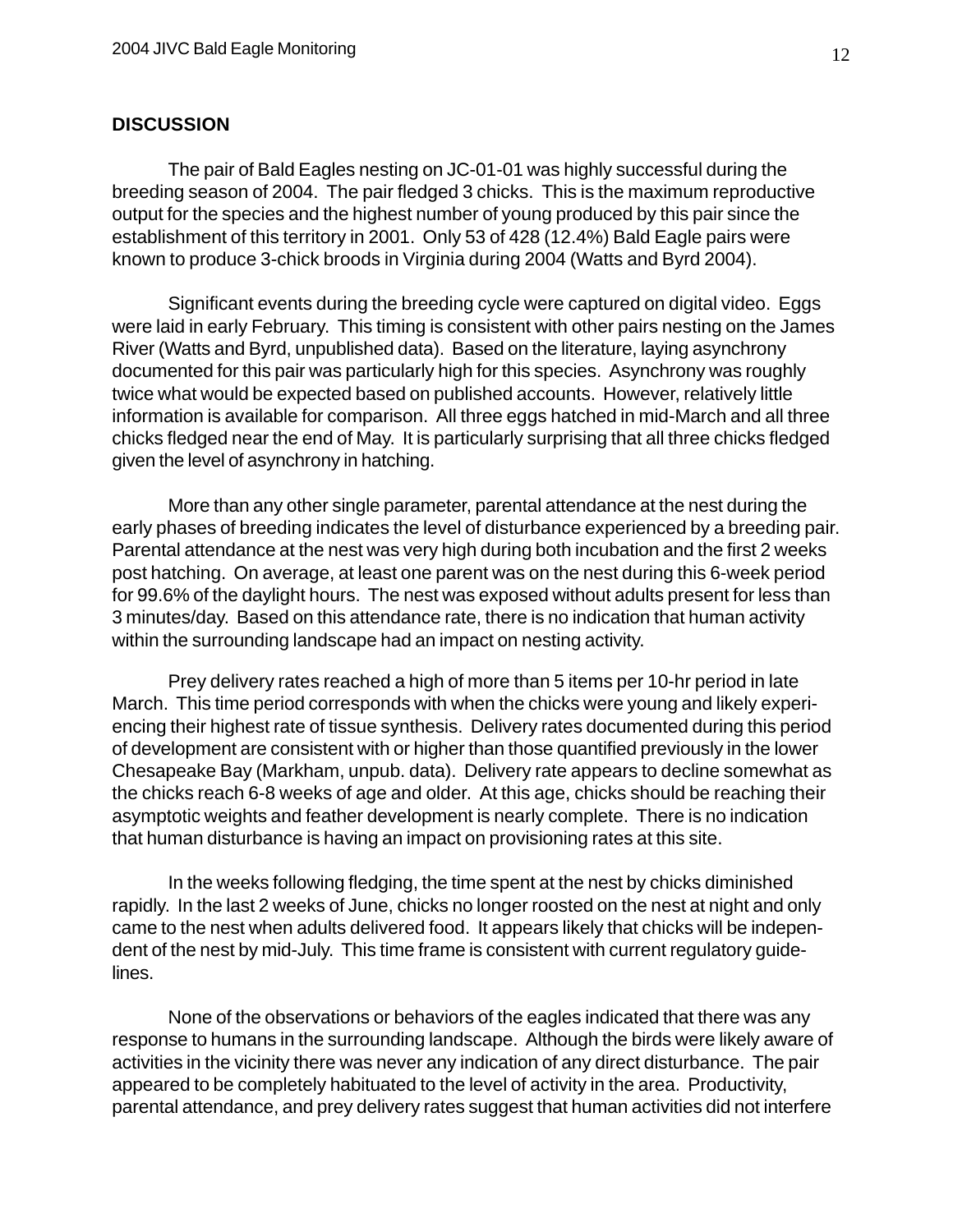with breeding performance. Eagles were never seen to flush from the nest in a way that suggested they were disturbed. It should be noted that construction of the new visitor center was not initiated during the breeding season of 2004. Although the area was fenced off and some equipment was present there was no construction activity. For this reason, it was not possible to evaluate potential impacts of planned activities on nest behavior.

Several technical problems were encountered during the first few months of this project. We are proposing that equipment be reconfigured to reduce these problems in the future. We believe that it will be beneficial to reposition the transmitters, receivers and the digital video recorders closer to the visitor's center (Figure 6). This would facilitate a direct coaxial feed from the parking lot camera, a shorter transmission distance from the nest transmitter and a better view of road traffic and construction activities, as well as the possibility of installing an additional camera to monitor boat traffic on Powhatan Creek, Sandy Bay, and the Back River.



**Figure 6.** Map of proposed reconfiguration of equipment to monitor Bald Eagle nest and potential disturbance on Jamestown Island.